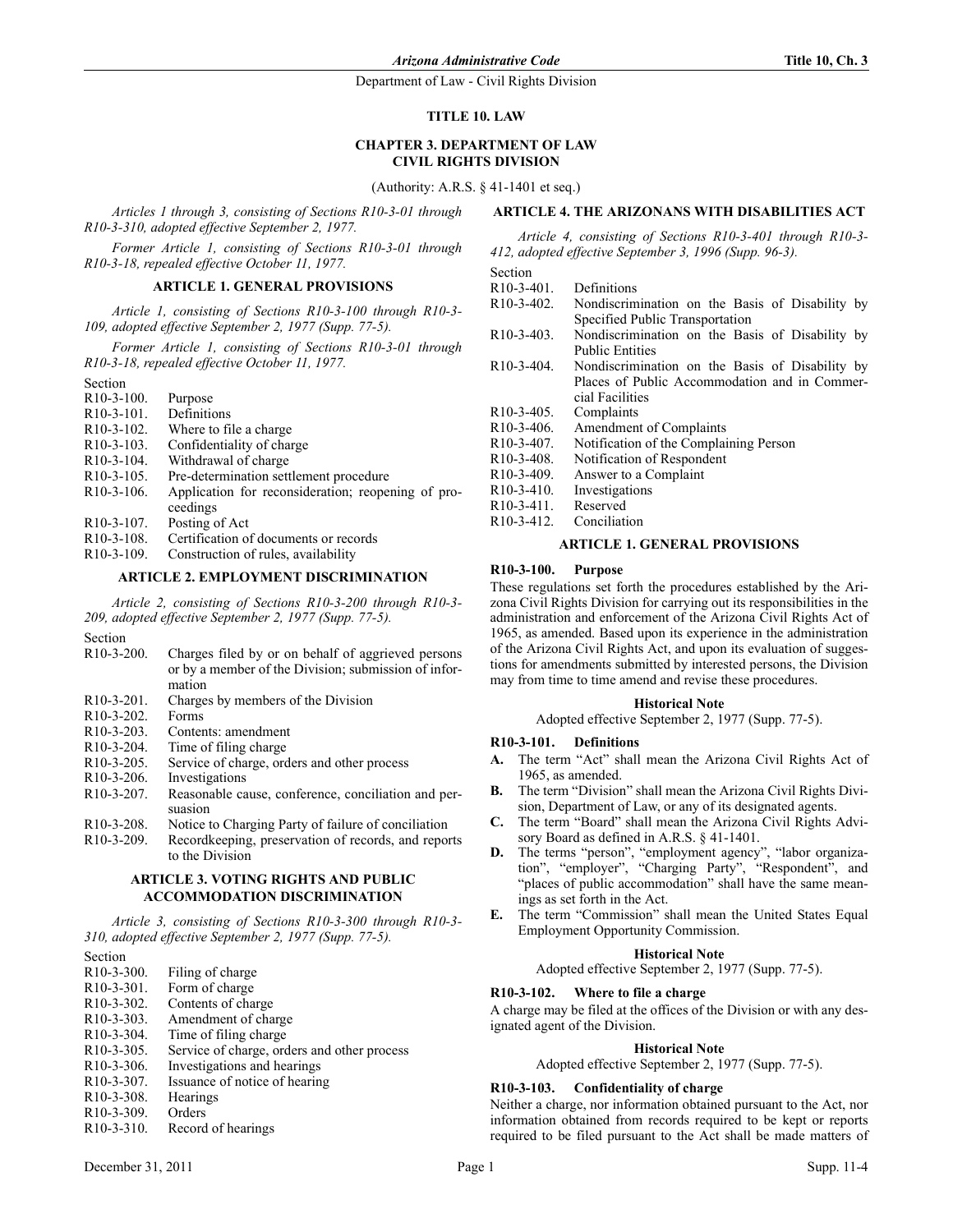public information by the Division, prior to the institution of any proceedings in any federal or state court resulting from the charge. This provision does not apply to such earlier disclosures to the Charging Party, Respondent, witnesses and representatives of interested federal and local agencies as may be appropriate or necessary for the carrying out of the Division's functions under the Act, nor to the publication of data derived from such information in the form which does not reveal the identity of the Charging Party, Respondent, or persons supplying the information.

### **Historical Note**

Adopted effective September 2, 1977 (Supp. 77-5).

### R10-3-104. Withdrawal of charge

- A. Prior to the execution of a conciliation agreement, a charge filed by a Charging Party may be withdrawn only with the consent of the Division.
- B. The request for withdrawal shall be in writing and shall set forth the reasons for such request. The request must be signed by the Charging Party.

### **Historical Note**

Adopted effective September 2, 1977 (Supp. 77-5).

### R10-3-105. Pre-determination settlement procedure

- A. At any time subsequent to a preliminary investigation and prior to the issuance of findings of fact, the Division or its designated agent may engage in pre-determination settlement discussions. The Executive Director or an assistant attorney general designated by the Director may make and approve settlements, on behalf of the Division.
- B. In the alternative, the Division may facilitate a settlement between the Charging Party and the Respondent by permitting withdrawal of the charge pursuant to R10-3-104.

### **Historical Note**

Adopted effective September 2, 1977 (Supp. 77-5).

### R10-3-106. Application for reconsideration; reopening of proceedings

The Charging Party may apply for reconsideration of dismissal of the charge. The application shall be in writing, under oath, stating specifically the grounds upon which it is based, and shall be filed within 20 days from the date of the Charging Party's receipt of the Division's decision. Such application may be granted or denied at the discretion of the Division. The Division, may on its motion, reconsider a dismissal of a charge or any findings of fact it has issued.

### **Historical Note**

Adopted effective September 2, 1977 (Supp. 77-5).

### R10-3-107. Posting of Act

- A. Every place of public accommodation, employer, employment agency and labor organization or person subject to the Act shall post and keep posted in conspicuous places upon its premises where notices to patrons, employees, applicants for employment and members are customarily posted a notice to be prepared and distributed by the Division, which shall set forth excerpts from, or summaries of, the Act and such relevant information which the Division deems necessary to explain the Act. Such notices may be obtained from the office of the Division.
- Willful failure to post such notices after having been furnished such notices by the Division shall be punishable by a fine of not more than \$100.

### **Historical Note**

Adopted effective September 2, 1977 (Supp. 77-5).

### R10-3-108. Certification of documents or records

The Executive Director of the Division, or any other employee of the Division as may be designated by the Director, is authorized and empowered to certify all documents or records which are a part of the files and records of the Division.

### **Historical Note**

Adopted effective September 2, 1977 (Supp. 77-5).

# R10-3-109. Construction of rules, availability

- A. These rules and regulations shall be liberally construed to secure a just, speedy and inexpensive determination of the issues presented. The Division does not intend that a failure to comply with these rules should constitute a jurisdictional or other bar to administrative or legal action unless otherwise required by statute.
- B. The rules and regulations of the Division shall be available to the public at the offices of the Division.

### **Historical Note**

Adopted effective September 2, 1977 (Supp. 77-5).

### ARTICLE 2. EMPLOYMENT DISCRIMINATION

R10-3-200. Charges filed by or on behalf of aggrieved persons or by a member of the Division; submission of information

- A. A charge that any person has engaged in or is engaging in an unlawful employment practice within the meaning of the Act may be filed by or on behalf of a person claiming to be aggrieved. A charge on behalf of a person claiming to be aggrieved may be filed by any person, agency, or organization. A charge shall be deemed to have been filed by or on behalf of a person claiming to be aggrieved if received from the Commission. The charge need not identify by name the person on whose behalf it is filed. The person filing the charge, however, must provide the Division with the name and address of the named person on whose behalf the charge is filed. During the Division's investigation, Division personnel shall verify the authorization of such charge by any named person on whose behalf such charge is filed. The Division shall keep such information confidential and, in transmitting information to the Commission in regards to such charge, shall not disclose such information to the Commission except on condition that the identity of the person on whose behalf the charge is filed be kept confidential, pursuant to the Commission's regulations governing confidentiality. If this condition is violated by the Commission, the Division may decline to honor subsequent requests for such information. A person filing a charge on behalf of an aggrieved person shall be considered a party to the Division's proceedings with respect to receiving notice at each stage in which notice is sent to parties.
- The Division may receive information concerning alleged violations of the Act from any person. Where the information discloses that a person is entitled to file a charge with the Division, assistance will be rendered in the filing of the charge. A member of the Division in accordance with these rules, may file a charge.

### **Historical Note**

Adopted effective September 2, 1977 (Supp. 77-5).

### R10-3-201. Charges by members of the Division

Any member of the Division with the written approval of the Executive Director may file a charge.

### **Historical Note**

Adopted effective September 2, 1977 (Supp. 77-5).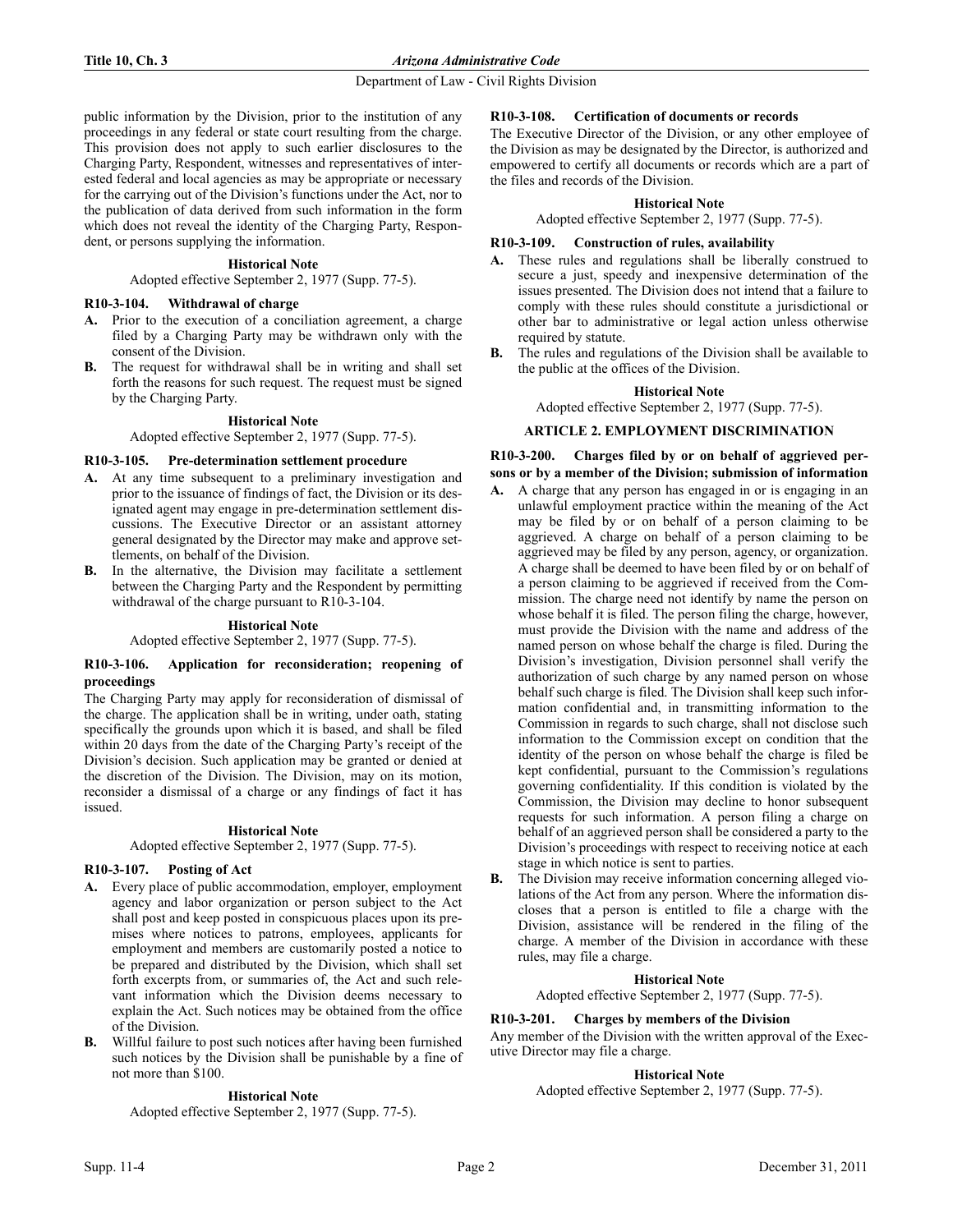# R10-3-202. Forms

The charge shall be in writing and signed, and shall be sworn to before a notary public, a member of the Division, a designated agent of the Division, or other persons duly authorized by law to administer oaths and take acknowledgments. Charge forms are available to all persons at the Division. Appropriate assistance in filling out forms may be rendered to Charging Parties by the Division.

# **Historical Note**

Adopted effective September 2, 1977 (Supp. 77-5).

# R10-3-203. Contents: amendment

A. Each charge shall contain the following:

- 1. The full name and address of the Charging Party.
- 2. The full name and address of the Respondent.
- 3. A clear and concise statement of the facts including pertinent dates constituting the alleged unlawful employment practice.
- 4. If known, the approximate number of employees of the Respondent employer.
- B. Not withstanding the provisions of subsection (A) of this rule or R10-3-202, a charge is deemed filed when the Division receives from the Charging Party a written statement sufficiently precise to identify the parties and to describe generally the unlawful action or practice or if received from the Commission. A charge may be amended
	- 1. To cure technical defects or omissions, including but not limited to, failure to swear to the charge, or
	- 2. To clarify and amplify allegations.

The amendments alleging acts occurring before the filing of the charge which constitute unlawful employment practices directly related to or growing out of the subject matter of the original charge shall be deemed to relate back to the original filing date.

# **Historical Note**

Adopted effective September 2, 1977 (Supp. 77-5).

# R10-3-204. Time of filing charge

A charge of discrimination in employment shall be filed within 180 days from the date upon which the alleged discriminatory practice or act occurred. If the alleged discriminatory practice or act is of a continuing nature, the date of the occurrence of the alleged discriminatory practice or act shall be deemed to be any date subsequent to the commencement of the alleged discriminatory practice or act up to and including the date upon which the lawful practice has ceased.

# **Historical Note**

Adopted effective September 2, 1977 (Supp. 77-5).

### R10-3-205. Service of charge, orders and other process

- A. Notice of charge: A charge alleging an act or practice of discrimination in employment shall be served upon the Respondent within ten days of the date that the charge is filed with the Division.
- B. Service of process: Charges, orders and other process and papers of the Division may be served personally or by registered or certified mail, return receipt requested. The verified return of the individual serving the same, setting forth the manner of service, and the return Post Office receipt when the service is by registered or certified mail, shall be proof of service.
- C. Service upon duly authorized representatives: If a party appears by duly authorized representative, all papers other than the charge, notice of hearing, and final decisions and orders may be served, as herein provided, upon such duly authorized representative with the same force and effect as those served upon the party.

# **Historical Note**

Adopted effective September 2, 1977 (Supp. 77-5).

# R10-3-206. Investigations

- A. By whom made: After a charge is filed and found to be in proper order, the Division shall make an investigation of the charge.
- B. Position statements: The Division may request a party or witness to the proceeding to file on such forms as the Division prescribes a statement or report in writing, under oath, as to all the facts and circumstances concerning a charge filed with the Division pursuant to A.R.S. § 41-1481.
- C. Issuance of interrogatories: During the course of investigation, any member of the Division may cause to be issued interrogatories upon any party or witness to the proceedings.
- D. Answers to be sworn to by answering party: Interrogatories issued pursuant to R10-3-206(C) shall require that the person addressed answer the interrogatories under oath.
- E. Answers to interrogatories to be returned to the Division within 14 days of receipt: Interrogatories issued pursuant to R10-3-206(C) shall be answered and returned to the Division within 14 days of receipt of the interrogatories.
- F. Extension of time for answering interrogatories: Any person served with interrogatories issued pursuant to R10-3-206(C) may request of the Division a reasonable extension of time in which to answer the interrogatories. In no event, shall such extension of time exceed 21 days from the original date upon which said interrogatories were due. In computing any time period under R10-3-206(A) through (E), such computation shall be governed by Rule 6A, Arizona Rules of Civil Procedure, A.R.S. Volume 16.
- G. Taking of evidence -- investigation:
	- 1. In connection with the investigation of a charge filed under the Act, the Division or its duly authorized employees shall at all reasonable times have access to, for the purpose of examination, and have the right to copy any evidence of any person being investigated, provided such evidence relates to unlawful practices covered by the Act and is relevant to the charge under investigation.
	- 2. For the purpose of investigations conducted by the Division:
		- a. The Division may issue a subpoena compelling the attendance and testimony of witnesses or requiring the production for examination or copying of documents provided such evidence relates to unlawful practices covered by the Act and is relevant to the charge which is the subject matter of the hearing or investigation. Within five days after the service of a subpoena on any person requiring the production of any evidence in his possession or under his control, such person may petition the Division to revoke, limit or modify the subpoena. The Division shall revoke, limit or modify such subpoena if in its opinion the evidence required does not relate to unlawful practices covered by the Act, is not relevant to the charge which is the subject matter of the hearing or investigation does not describe with sufficient particularity the evidence whose production is required, or is unduly burdensome or oppressive. Any member of the Division, or any agent designated by the Division may administer oaths or affirmations, examine witnesses and receive such evidence.
		- b. Any person appearing before the Division shall have the right to be represented by counsel.
		- c. The Superior Court, upon application by the Division or by the person subpoenaed, shall have jurisdiction to issue an order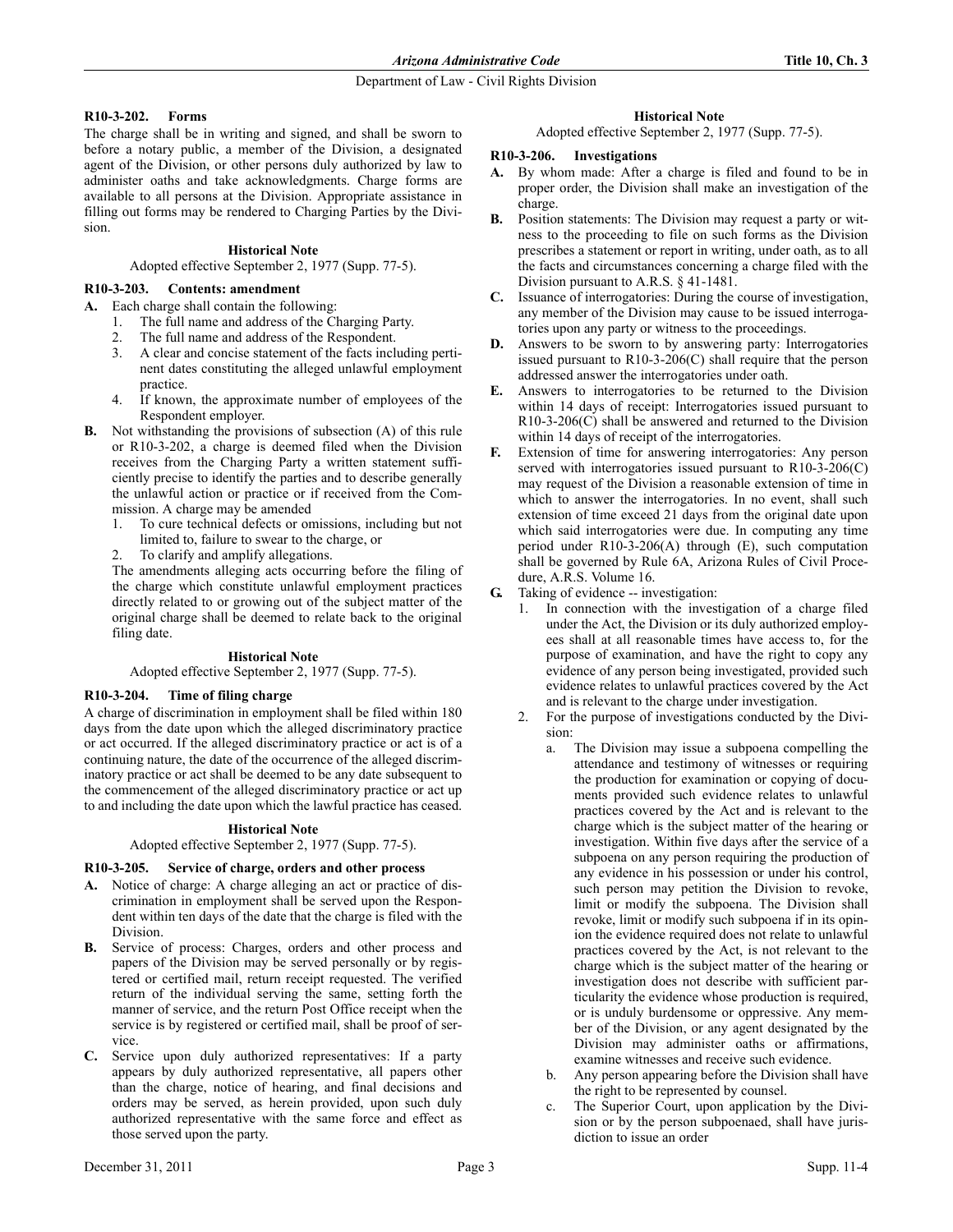- i. Requiring such person to appear before the Division, or its duly authorized agent, there to produce evidence relating to the matter under investigation if so ordered; or
- ii. Revoking, limiting or modifying the subpoena or conditioning issuance of the subpoena upon payment of costs or expenses incurred to comply with the subpoena if in the court's opinion the evidence required does not relate to unlawful practices covered by the Act is not relevant to the charge which is the subject matter of the hearing or investigation, does not describe with sufficient particularity the evidence whose production is required or is unduly burdensome or oppressive.

Any failure to obey such order of the court may be punished by such court as a contempt.

- H. Taking of testimony -- mechanical recording: A taking of testimony pursuant to R10-3-206(G) may be recorded by other than stenographic means, including but not limited to tape recording.
- I. Right to inspect or copy data: A person who submits data or evidence to the Division may retain or, on payment of lawfully prescribed costs, procure a copy or transcript if available, except that a witness may for good cause be limited to inspection of the official transcript of his testimony.
- Authority to issue subpoenas: A subpoena issued pursuant to A.R.S. § 41-1403 shall be issued by the Executive Director or an Assistant Attorney General designated by the Division.
- K. Modification or revocation of subpoena: When the party subpoenaed petitions the Division pursuant to A.R.S. § 41- 1403(B)(1) for revocation or modification of the subpoena, the decision to grant and or deny the petition shall be made by the Executive Director or an Assistant Attorney General assigned to the Division.
- L. Subpoenas requested by Charging Parties or Respondents: No member of the Division will issue a subpoena on behalf of a person filing a charge, a person on whose behalf a charge was filed, or a Respondent.
- M. Dismissal of a charge: Upon completion of an investigation, if the Division determines that there is not reasonable cause to believe that the charge is true, it shall dismiss the charge and promptly notify the Charging Party and the Respondent, in writing, of such action. Notification to the Charging Party shall include
	- 1. A notice of right to request reconsideration of dismissal,
	- 2. A copy of the Division's finding of no reasonable cause, and
	- 3. Advice concerning his or her rights to proceed in court under the Act.

# **Historical Note**

# Adopted effective September 2, 1977 (Supp. 77-5).

# R10-3-207. Reasonable cause, conference, conciliation and persuasion

- A. If the Division determines that a charge fails to state a valid claim for relief under the Act or that there is not reasonable cause to believe that a charge is true, the Division shall dismiss the charge. Where, however, it determines that there is reasonable cause to believe that an unlawful employment practice has occurred or is occurring, it shall endeavor to eliminate such practice by informal methods of conference, conciliation, and persuasion.
- B. The Division shall promptly notify the Charging Party and the Respondent, or in the case of a charge filed by the Division,

the Respondent of its determination under subsection (A) of R10-3-207.

- C. Conciliation agreement: In conciliating a charge in which a determination of reasonable cause has been made, the Division shall attempt to achieve a just resolution and to obtain assurances that the Respondent will eliminate the unlawful employment practices and take appropriate affirmative action. Conciliation agreements shall be in writing, and copies shall be sent to the parties. Proof of compliance with the conciliation agreement shall be obtained by the Division before the charge is closed.
- D. Refusal of Respondent to cooperate: Should a Respondent fail or refuse to confer with the Division or its representatives, or fail to refuse to make a good faith effort to resolve the dispute, the Division may terminate its efforts to conciliate the dispute. In such event, the Respondent shall be notified promptly, in writing, that such efforts have been unsuccessful and will not be resumed except upon the Respondent's written request within the time specified in such notice.
- E. Confidentiality of conciliation discussions: Nothing that is said or done during and as a part of the endeavors of the Division to eliminate unlawful employment practices by informal methods of conference, conciliation and persuasion may be made a matter of public information by the Division, or used as evidence in a subsequent proceeding without the written consent of the parties concerned.

# **Historical Note**

Adopted effective September 2, 1977 (Supp. 77-5).

R10-3-208. Notice to Charging Party of failure of conciliation When the Division is unable to obtain a conciliation agreement after it has made a determination of reasonable cause, it shall so notify the Charging Party, and any federal, or local agencies to which the charge has been previously referred. Notification to the Charging Party shall include

- 1. A notice of failure of conciliation, and
- 2. Advice concerning his or her rights to proceed in court under the Act.

# **Historical Note**

### Adopted effective September 2, 1977 (Supp. 77-5).

# R10-3-209. Recordkeeping, preservation of records, and reports to the Division

Every employer, employment agency, labor organization, or joint labor management committee controlling apprenticeship or other training or retraining including on the job training programs subject to this Act shall make and keep such records relevant to the determination of whether unlawful employment practices have been or are being committed, preserve such records for such periods, and make such reports therefrom, as the Division deems reasonable, necessary or appropriate for the enforcement of this Act; provided, however, that no employer, employment agency, labor organization, or joint labor management committee controlling apprenticeship or other training or retraining including on the job training programs required to file an EEO-1, -2, -3, or -4 Report with the Equal Employment Opportunity Commission shall be required to file a similar report with the Division unless specifically requested to do so by the Division.

# **Historical Note**

Adopted effective September 2, 1977 (Supp. 77-5).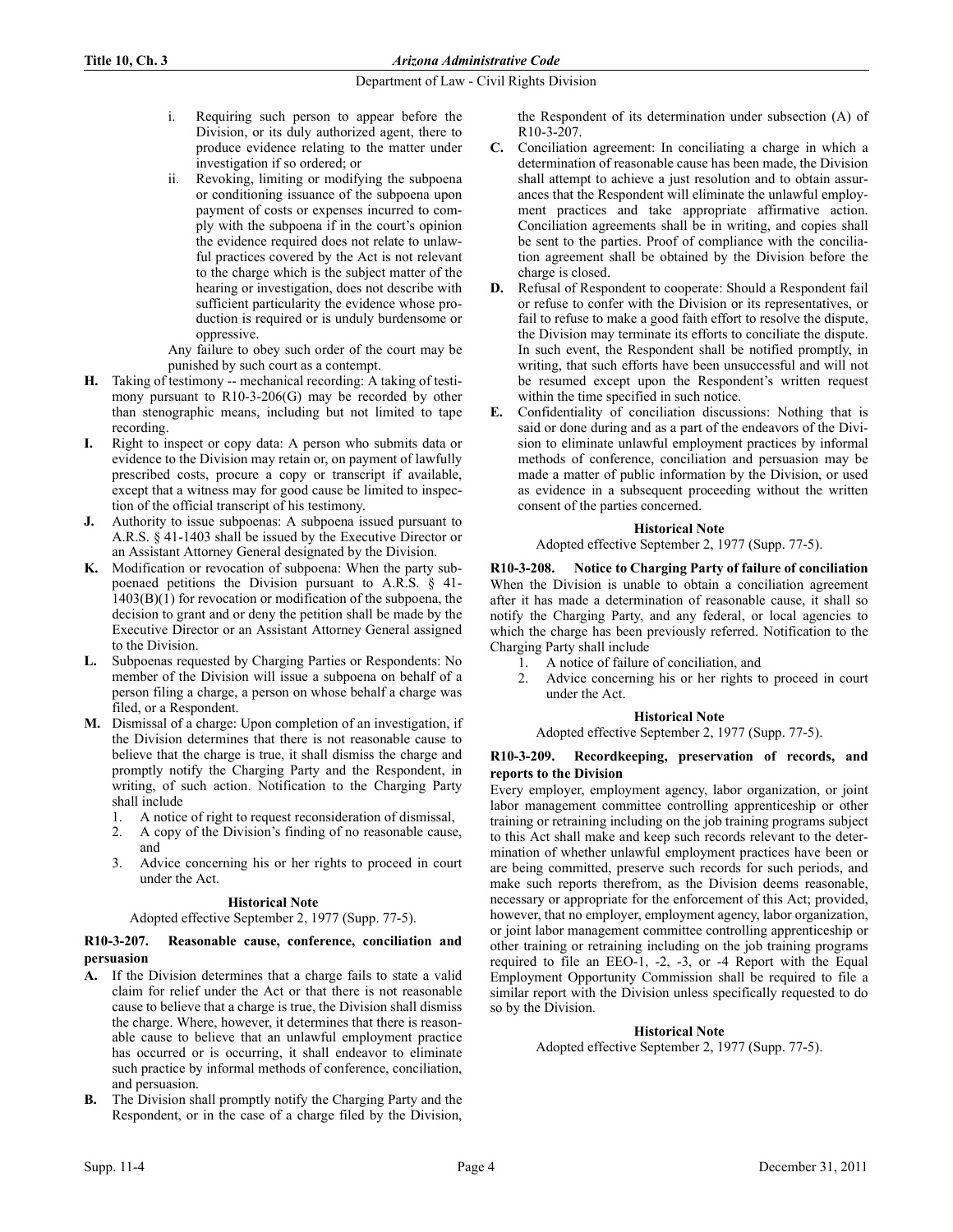# ARTICLE 3. VOTING RIGHTS AND PUBLIC ACCOMMODATION DISCRIMINATION

# R10-3-300. Filing of charge

A charge of discrimination under the voting or public accommodation sections of the Act shall be filed with the Division only by a person, referred to as the Charging Party, claiming to be aggrieved by the alleged discriminatory practice or act.

# **Historical Note**

Adopted effective September 2, 1977 (Supp. 77-5).

# R10-3-301. Form of charge

The charge shall be in writing and signed and shall be sworn to before a notary public, a member of the Division, a designated agent of the Division, or other persons duly authorized by law to administer oaths or take acknowledgments. Charge forms will be supplied by the Division upon request. Appropriate assistance in filling out forms may be rendered to Charging Parties by the Division.

# **Historical Note**

Adopted effective September 2, 1977 (Supp. 77-5).

# R10-3-302. Contents of charge

- Each charge shall contain the following:
	- 1. The full name and address of the Charging Party.
	- 2. The full name and address of the Respondent.
	- 3. A plain and concise statement of the facts constituting the alleged unlawful discriminatory practice or act.
	- 4. The date or dates of the alleged unlawful discriminatory practice or act.

### **Historical Note**

Adopted effective September 2, 1977 (Supp. 77-5).

# R10-3-303. Amendment of charge

Notwithstanding the provisions of R10-3-302, a charge is deemed filed when the Division receives from the Charging Party, a written statement sufficiently precise to identify the parties and to describe generally the unlawful action or practice. A charge may be amended:

- 1. To cure technical defects or omissions, including but not limited to failure to swear to the charge, or
- 2. To clarify and amplify allegations.

The amendments alleging acts occurring before the filing of the charge which constitute unlawful practices directly related to or growing out of the subject matter of the original charge shall be deemed to relate back to the original filing date.

### **Historical Note**

Adopted effective September 2, 1977 (Supp. 77-5).

### R10-3-304. Time of filing charge

A charge of discrimination under the voting and public accommodation sections of the Act shall be filed within 60 days from the date upon which alleged discriminatory practice or act occurred.

### **Historical Note**

Adopted effective September 2, 1977 (Supp. 77-5).

# R10-3-305. Service of charge, orders and other process

- A. A charge alleging an act or practice of discrimination in voting or public accommodation shall be served upon the Respondent within ten days of the date that the charge is filed with the Division.
- B. Service of process: Charges, orders and other process and papers of the Division may be served personally or by registered or certified mail, return receipt requested. The verified return of the individual serving the same, setting forth the manner of service, and the return Post Office receipt when the

service is by registered or certified mail shall be proof of service.

C. Service upon duly authorized representatives: If a party appears by duly authorized representative, all papers other than the charge, notice of hearing, and final decisions and orders may be served, as herein provided, upon such duly authorized representative with the same force and effect as those served upon the party.

### **Historical Note**

Adopted effective September 2, 1977 (Supp. 77-5).

# R10-3-306. Investigations and hearings

- A. By whom made: After a charge is filed and found to be in proper order, the Division shall make an investigation of the charge.
- B. Position statements: The Division may request a party or witness to the proceeding to file on such forms as the Division prescribes a statement or report in writing, under oath, as to all the facts and circumstances concerning a charge filed with the Division pursuant to A.R.S. § 41-1471.
- C. Issuance of interrogatories: During the course of investigation, the Division may cause to be issued interrogatories upon any party or witness to the proceeding.
- D. Answers to be sworn to by answering party: Interrogatories issued pursuant to R10-3-306(C) shall require that the person addressed answer the interrogatories under oath.
- E. Answers to interrogatories to be returned to the Division within 14 days of receipt: Interrogatories issued pursuant to R10-3-306(C) shall be answered and returned to the Division within 14 days of receipt of the interrogatories.
- F. Extension of time for answering interrogatories: Any person served with interrogatories issued pursuant to R10-3-306(C) may request of the Division a reasonable extension of time in which to answer the interrogatories. In no event shall such extension of time exceed 21 days from the original date upon which said interrogatories were due. In computing any time period under R10-3-306(A) through (E), such computation shall be governed by Rule 6(A), Arizona Rules of Civil Procedure, A.R.S. Volume 16.
- G. Taking of evidence -- investigation and hearing:
	- 1. In connection with the investigation of a charge filed under the Act, the Division or its duly authorized employees shall at all reasonable times have access to, for the purpose of examination, and have the right to copy any evidence of any person being investigated, provided such evidence relates to unlawful practices covered by the Act and is relevant to the charge under investigation.
	- 2. For the purpose of all hearings and investigations conducted by the Board or Division:
		- a. The Division, on its own initiative, or upon application of any party to the proceeding, may issue a subpoena compelling the attendance and testimony of witnesses or requiring the production for examination or copying of documents provided such evidence relates to unlawful practices covered by the Act and is relevant to the charge which is the subject matter of the hearing or investigation. Within five days after the service of a subpoena on any person requiring the production of any evidence in his possession or under his control, such person may petition the Division to revoke, limit or modify the subpoena. The Division shall revoke, limit or modify such subpoena if in its opinion the evidence required does not relate to unlawful practices covered by the Act, is not relevant to the charge which is the subject matter of the hearing or investigation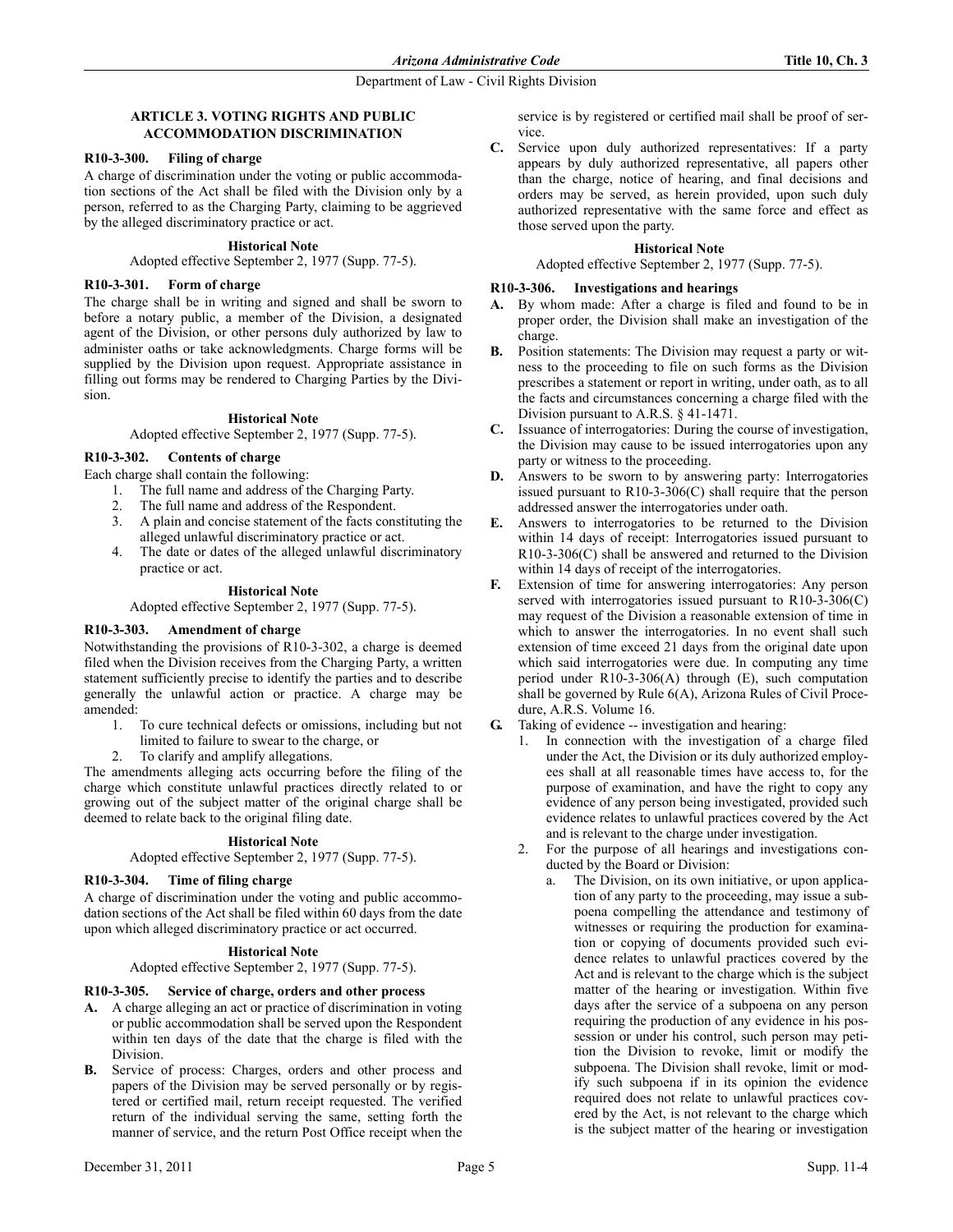# Title 10, Ch. 3 Arizona Administrative Code

Department of Law - Civil Rights Division

does not describe with sufficient particularity the evidence whose production is required, or is unduly burdensome or oppressive. Any member of the Division, or any agent designated by the Division may administer oaths or affirmations, examine witnesses and receive such evidence.

- b. Any person appearing before the Division or Board shall have the right to be represented by counsel.
- The Superior Court, upon application by the Division or by the person subpoenaed, shall have jurisdiction to issue an order
	- i. Requiring such person to appear before the Division, the Board or the duly authorized agent of either, there to produce evidence relating to the matter under investigation if so ordered, or
	- ii. Revoking, limiting or modifying the subpoena or conditioning issuance of the subpoena upon payment of costs or expenses incurred to comply with the subpoena if in the court's opinion the evidence required does not relate to unlawful practices covered by the Act is not relevant to the charge which is the subject matter of the hearing or investigation, does not describe with sufficient particularity the evidence whose production is required or is unduly burdensome or oppressive.

Any failure to obey such order of the court may be punished by such court as a contempt.

- d. Where a subpoena is issued upon the motion of a party to the proceeding other than the Division, the cost of service, witness and mileage fees shall be borne by the party at whose request the subpoena is issued, unless otherwise ordered by the Division. Such witness and mileage fees shall be the same as are paid witnesses in the Superior Court of the state.
- H. Taking of testimony -- mechanical recording: A taking of testimony pursuant to R10-3-306(G) may be recorded by other than stenographic means, including but not limited to tape recording.
- I. Right to inspect or copy data: A person who submits data or evidence to the Division may retain or, on payment of lawfully prescribed costs, procure a copy or transcript if available, except that a witness may for good cause be limited to inspection of the official transcript of his testimony.
- Authority to issue subpoenas: A subpoena issued pursuant to A.R.S. § 41-1403 shall be issued only by the Executive Director or an Assistant Attorney General designated by the Division.
- K. Modification and or revocation of subpoena: When the party subpoenaed petitions the Division pursuant to A.R.S. § 41-  $1403(B)(1)$ , for revocation and or modification of the subpoena, the decision to grant and or deny the petition shall be made by the Division Executive Director or an Assistant Attorney General assigned to the Division.
- L. Dismissal of a charge: Upon completion of an investigation, if the Division determines that there is not reasonable cause to believe that the charge is true, it shall dismiss the charge and promptly notify the Charging Party and the Respondent, in writing, of such action. Notification to the Charging Party shall include
	- 1. A notice of right to request reconsideration of dismissal,
	- 2. A copy of the Division's finding of no reasonable cause, and
	- 3. Advice concerning his or her rights to proceed in court under the Act.

# **Historical Note**

Adopted effective September 2, 1977 (Supp. 77-5).

# R10-3-307. Issuance of notice of hearing

If, upon investigation, the Division determines that there is reasonable cause to believe that the charge is true, it shall endeavor to eliminate such alleged discriminatory practice through means of conference, conciliation or persuasion. If the Division is unable to eliminate the discriminatory practice or act through conference, conciliation or persuasion, it shall issue and cause to be served upon the Respondent a copy of the charge filed with the Division, as the same may have been amended or supplemented, together with a notice of hearing before the Board or a subcommittee thereof. The notice shall specify the date, time and place of the hearing and in no event shall the date specified be less than 10 or more than 20 days from the date of issuance thereof. The charge and notice shall be served on the Respondent at least ten days before the date of the hearing. The notice shall advise the Respondent that he may file a written, verified answer to the charge.

# **Historical Note**

Adopted effective September 2, 1977 (Supp. 77-5).

# R10-3-308. Hearings

All hearings before the Board involving discrimination in Voting and Public Accommodation shall be conducted pursuant to A.R.S. § 41-1009 et seq., except as may be modified by A.R.S. § 41-1471.

# **Historical Note**

Adopted effective September 2, 1977 (Supp. 77-5).

# R10-3-309. Orders

- A. The Board shall, within 30 days from the date the hearing is concluded, enter an order setting forth its finding of fact and serve a copy of such finding on all parties.
- B. If the Respondent fails to correct a discriminatory practice or act found by the Board to exist, within 60 days of such finding, the Charging Party or the Division may file, within 30 days thereafter, a complaint in the Superior Court of the county where the discriminatory practice or act is alleged to have occurred.
- C. If, upon all the evidence, the Division shall find that a Respondent has not engaged in an unlawful discriminatory practice or act, the Division shall state its finding of fact and shall enter and serve an order dismissing the charge and advising the Charging Party that he may within 30 days thereafter file a complaint in the Superior Court of the county where the alleged discriminatory practice or act occurred, as prescribed by the provisions of A.R.S. § 41-1471.
- D. If the Board fails to enter an order setting forth its finding within 30 days from the date of the hearing, the Charging Party may, within 30 days thereafter, file a complaint in the Superior Court of the county where the alleged discriminatory practice or act is alleged to have occurred.

# **Historical Note**

Adopted effective September 2, 1977 (Supp. 77-5).

# R10-3-310. Record of hearings

The record of the hearings before the Division shall consist of the charge and any amendments or supplements thereto, written applications, motions, orders, transcript of the record on the hearing, exhibits, depositions, the final order, and any additional documents as the Division may direct.

### **Historical Note**

Adopted effective September 2, 1977 (Supp. 77-5).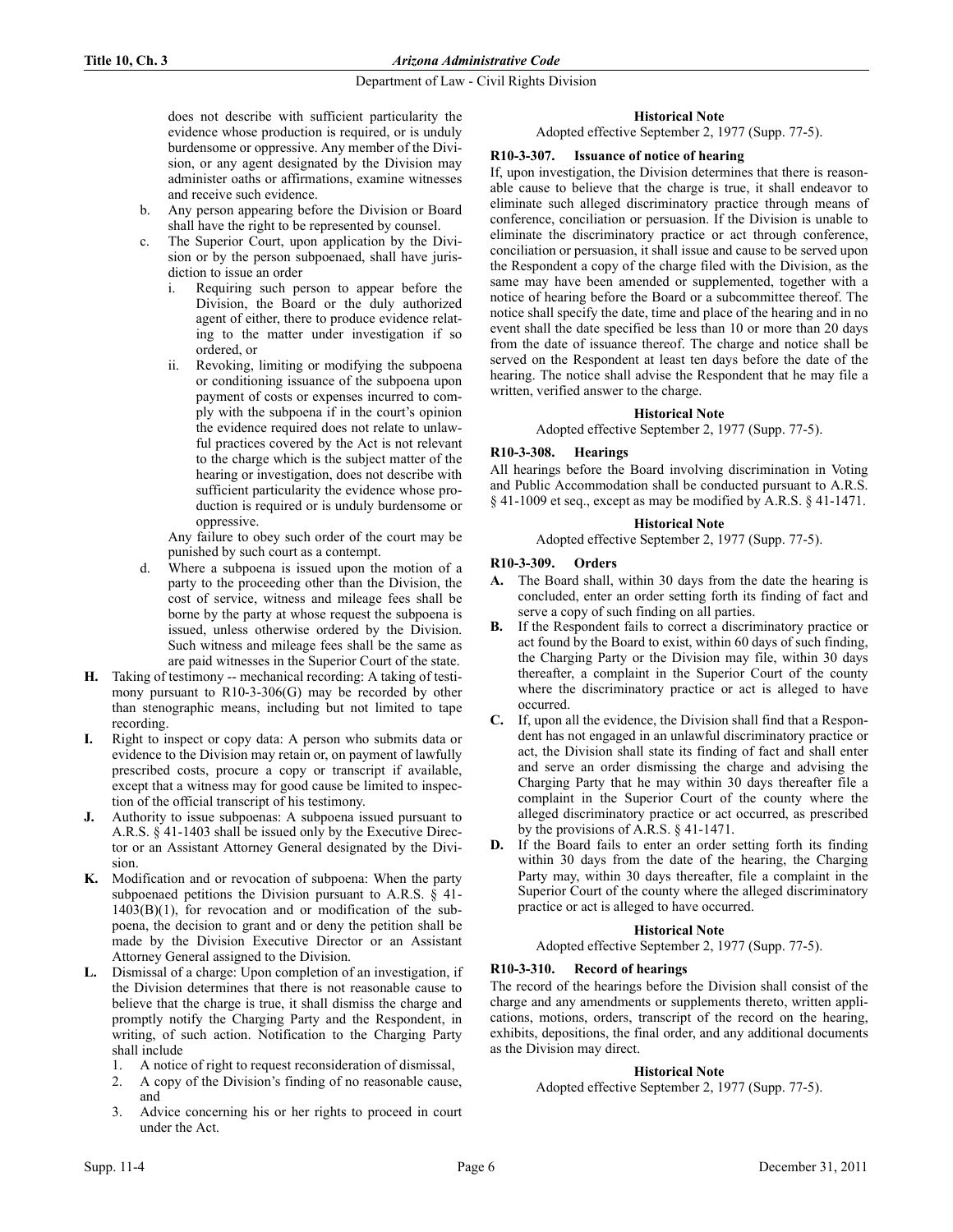# ARTICLE 4. THE ARIZONANS WITH DISABILITIES ACT

### R10-3-401. Definitions

The following terms used in this Article or in the materials incorporated by reference in this Article have the following meaning:

- 1. "2010 Standards" means for:
	- a. Public entities, appendices B and D to 36 CFR 1191 (2009) and 28 CFR 35.151 (2011).
	- b. Places of public accommodation and commercial facilities, appendices B and D to 36 CFR 1191 (2009) and 28 CFR 36.401 through 36.406 (2011).
- 2. "Act" or "the Act" means the "Arizonans with Disabilities Act" or "AzDA," A.R.S. § 41-1492 et seq.
- 3. "Assistant Attorney General" means the "Arizona Assistant Attorney General."
- 4. "Attorney General" means the "Arizona Attorney General."
- 5. "National" means "State of Arizona."
- 6. "Respondent" means a person, public entity, commercial facility, or public accommodation against whom a complaint has been filed alleging a violation of the Arizonans with Disabilities Act.

### **Historical Note**

Adopted effective September 3, 1996 (Supp. 96-3). Amended by final rulemaking at 17 A.A.R. 2620, effective February 7, 2012 (Supp. 11-4).

# R10-3-402. Nondiscrimination on the Basis of Disability by Specified Public Transportation

Private entities that are owners and operators of specified public transportation shall comply with the provisions of Appendices B and D to 36 CFR 1191 (2009), as modified by Appendix F to 36 CFR 1191 (2009), and no further amendments, which are adopted and incorporated herein by reference. Copies of the incorporated material are on file with the Office of the Arizona Attorney General Civil Rights Division and the United States Department of Justice Civil Rights Division, Disability Rights Section - NYA, 950 Pennsylvania Avenue, NW, Washington, D.C. 20530. Private entities that are owners and operators of specified public transportation also shall comply with the provisions of 49 CFR 37.5, 37.7(a), 37.9(a) through (c),  $37.21(a)(2)$  through (3),  $37.23(b)$  and (d),  $37.25(a)$ , 37.27 through 37.29, 37.37(a) through (f) and (h), 37.45, 37.49, 37.51(a) through (b), 37.55 through 37.57, 37.101 through 37.107, 37.161, 37.165 through 37.173, 37.187 through 37.189, 37.197, 37.201 through 37.211 and Appendix A to Part 37 (2010), and 49 CFR 38.1, the first sentence of 38.2, 38.4, 38.21 through 38.161, 38.171(a) through (b), 38.173 through 38.175, 38.179, and the Figures to Part 38 (2010), and no further amendments, which are adopted and incorporated herein by reference. Copies of the incorporated material are on file with the Office of the Arizona Attorney General Civil Rights Division and the United States Department of Transportation, 1200 New Jersey Avenue, SE, Washington, D.C. 20590.

### **Historical Note**

Adopted effective September 3, 1996 (Supp. 96-3). Amended by final rulemaking at 17 A.A.R. 2620, effective February 7, 2012 (Supp. 11-4).

### R10-3-403. Nondiscrimination on the Basis of Disability by Public Entities

Public entities shall comply with the 2010 Standards and the provisions of 28 CFR 35.130(b)(4), 35.133, 35.135, 35.136, 35.137, 35.150, and 35.163 (2011), and no further amendments, which are adopted and incorporated herein by reference. Copies of the incorporated material are on file with the Office of the Attorney General Civil Rights Division and the United States Department of Justice

Civil Rights Division, Disability Rights Section - NYA, 950 Pennsylvania Avenue, NW, Washington, D.C. 20530.

# **Historical Note**

Adopted effective September 3, 1996 (Supp. 96-3). Amended by final rulemaking at 17 A.A.R. 2620, effective February 7, 2012 (Supp. 11-4).

# R10-3-404. Nondiscrimination on the Basis of Disability by

Places of Public Accommodation and in Commercial Facilities Places of public accommodations and commercial facilities shall comply with the 2010 Standards and the provisions of 28 CFR 36.101 through 36.104, 36.201 through 36.206, 36.208, 36.211, 36.301 through 36.311, and 36.507 (2011), and no further amendments, which are adopted and incorporated herein by reference. Copies of the incorporated material are on file with the Office of the Attorney General Civil Rights Division and the United States Department of Justice Civil Rights Division, Disability Rights Section - NYA, 950 Pennsylvania Avenue, NW, Washington, D.C. 20530.

# **Historical Note**

Adopted effective September 3, 1996 (Supp. 96-3). Amended by final rulemaking at 17 A.A.R. 2620, effective February 7, 2012 (Supp. 11-4).

# R10-3-405. Complaints

- A. Any person may file a complaint alleging discrimination on the basis of disability in accordance with the provisions of this Article. The complaint may be filed with the Attorney General no later than 180 days after an alleged discriminatory act or practice in violation of the Act or this Article. The complaint may be filed with the assistance of any person or organization authorized to act on behalf of the complaining person.
- B. A complaint may be filed against any person alleged to be engaged, to have engaged, or about to be engaged, in a discriminatory act or practice in violation of the Act or this Article.
- C. A complaint may also be filed against any person who directs or controls, or has the right to direct or control, the conduct of another person with respect to the accessibility of any public building, public accommodation, commercial facility, or public transportation service, if that person, acting within the scope of their authority as an employee or agent of the directing or controlling person, is engaged, has engaged, or is about to engage, in a violation of the Act or this Article.
- D. A person may file a complaint in person with, or by mail to: Attorney General, Civil Rights Division, 1275 West Washington, Phoenix, Arizona 85007; or Attorney General, Tucson Office, Civil Rights Division, 402 Congress West, Tucson, Arizona 85701; or such alternate or additional offices as the Attorney General may establish.
- E. A person may provide information stating a violation of the Arizonans with Disabilities Act by telephone to the Attorney General. The Attorney General shall reduce the information provided by telephone to writing on a complaint form and send the form to the complaining person to be signed and affirmed.
- Each complaint must be in writing and shall be signed and affirmed by the complaining person filing the complaint. The affirmation shall state: "I declare under penalty of perjury that the foregoing is true and correct".
- G. The Attorney General shall accept any written statement which substantially sets forth the allegations of a discriminatory act or practice under the Arizonans with Disabilities Act. Personnel in the Civil Rights Division shall provide appropriate assistance in filling out complaint forms and in filing a complaint.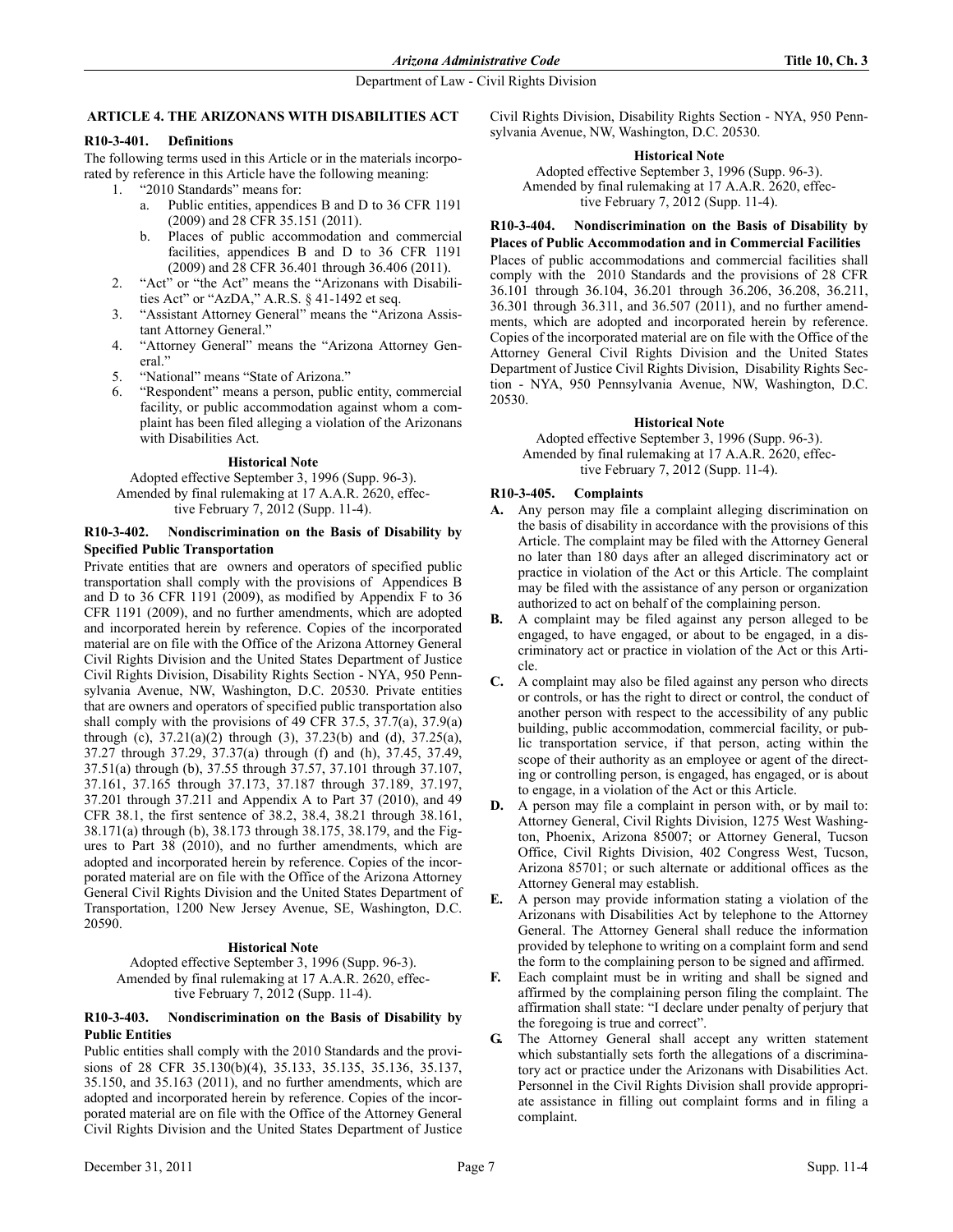# Title 10, Ch. 3 Arizona Administrative Code

# Department of Law - Civil Rights Division

- H. Each complaint shall contain substantially the following information:
	- 1. The name and address of the complaining person;
	- 2. The name and address of the respondent, if available;
	- 3. A description and the address of the public entity, commercial facility, public accommodation or specified public transportation which is involved, if available;
	- 4. A concise statement of the facts, including pertinent dates, constituting the alleged discriminatory act or practice.
- I. A complaint is filed when it is received by the Attorney General's Office.
- A complaint is timely filed if within the 180-day period for the filing of complaints, written information identifying the parties and describing generally the alleged discriminatory act or practice is filed as provided in R10-3-405(D) and (E).
- K. Where a complaint alleges a discriminatory act or practice that is continuing, the complaint will be timely if filed within 180 days of the last alleged occurrence of that practice.
- L. Failure to file an administrative complaint pursuant to this Section does not prevent an aggrieved person from bringing a civil action in Superior Court pursuant to A.R.S. § 41-1492.08.

# **Historical Note**

Adopted effective September 3, 1996 (Supp. 96-3).

# R10-3-406. Amendment of Complaints

- A. Complaints may be amended at any time during the pendency of the investigation. Amendments may be used:
	- 1. To cure technical defects or omissions, including failure to sign or affirm a complaint;
	- 2. To clarify or add to the allegations in a complaint; or
	- 3. To join additional or substitute respondents.
- B. Except for the purposes of notifying respondents under R10-3- 408, amended complaints shall relate back to the original filing date.

# **Historical Note**

### Adopted effective September 3, 1996 (Supp. 96-3).

# R10-3-407. Notification of the Complaining Person

Upon the filing of a complaint, the Attorney General shall serve a notice upon each complaining person on whose behalf the complaint was filed. The notice shall:

- 1. Acknowledge the filing of the complaint and state the date that the complaint was accepted for filing;
- 2. Include a copy of the complaint;
- 3. Advise the complaining person of the time limits applicable to complaint processing and of the procedural rights and obligations of the complaining person under this Article;
- 4. Advise the complaining person of their right to commence a civil action under A.R.S. § 41-1492.08 in an appropriate court, not later than 2 years after the occurrence or termination of the alleged discriminatory act or practice or the breach of a conciliation agreement entered into under this Article; and
- 5. Advise the complaining person that retaliation against the complaining person or any other person because of the filing of a complaint or because the person testified, assisted, or participated in an investigation or conciliation under this Article, is a discriminatory act or practice that is prohibited by A.R.S. § 41-1492.10.

# **Historical Note**

Adopted effective September 3, 1996 (Supp. 96-3).

# R10-3-408. Notification of Respondent

- A. Within 20 days of the filing of a complaint or the filing of an amended complaint, the Attorney General shall serve a notice on each respondent. A person who is not named as a respondent in a complaint, but who is identified in the course of the investigation as a person who is alleged to be engaged, to have engaged, or about to engage in the discriminatory act or practice upon which the complaint is based may be joined as an additional or substitute respondent by service of a notice on the person.
- B. The notice shall:
	- 1. Identify the alleged discriminatory act or practice upon which the complaint is based, and include a copy of the complaint;
	- 2. State the date that the complaint was accepted for filing;
	- 3. Advise the respondent of the time limits to file a response and of the procedural rights and obligations of the respondent;
	- 4. Advise the respondent of the complaining person's right to commence a civil action under the Act in an Arizona Superior Court at any time within 2 years after the occurrence or termination of the alleged discriminatory act or practice.
	- 5. If the person is not named in the complaint, but is being joined as an additional or substitute respondent, explain the basis for the Attorney General's belief that the joined person is properly joined as a respondent.
	- 6. Advise the respondent that retaliation against any person because the person made a complaint or testified, assisted, or participated in an investigation or conciliation under this Section, is a discriminatory act or practice that is prohibited under A.R.S. § 41-1492.10.

# **Historical Note**

Adopted effective September 3, 1996 (Supp. 96-3).

# R10-3-409. Answer to a Complaint

- A. The respondent may file an answer not later than 10 days after receipt of the notice described in R10-3-408. The answer shall be signed and affirmed by the respondent. The affirmation shall state: "I declare under penalty of perjury that the foregoing is true and correct."
- B. An answer may be amended at any time during the pendency of the investigation.

# **Historical Note**

Adopted effective September 3, 1996 (Supp. 96-3).

# R10-3-410. Investigations

- A. Upon the filing of a complaint, the Attorney General shall initiate an investigation to:
	- 1. Obtain information concerning the events or transactions that relate to the alleged discriminatory act or practice identified in the complaint.
	- 2. Document policies or practices of the respondent involved in the alleged discriminatory act or practice raised in the complaint.
	- 3. Develop factual data necessary for the Attorney General to make a determination whether reasonable cause exists to believe that a discriminatory act or practice has occurred or is about to occur, and to take other actions provided by A.R.S. § 41-1492.09.
- B. Issuance of interrogatories. During the course of investigation, any member of the Attorney General's Office may cause to be issued interrogatories upon any party or witness to the proceedings.